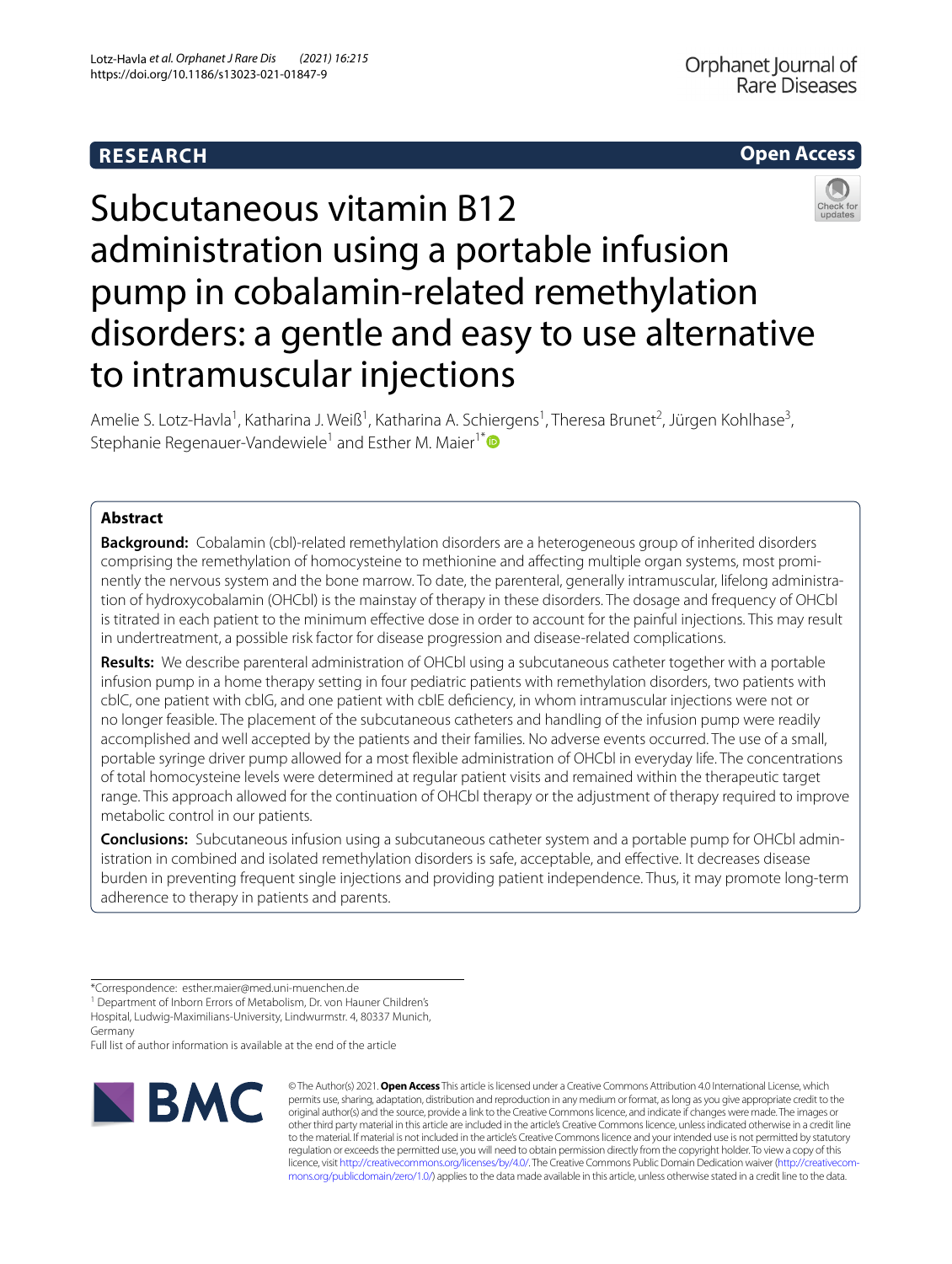**Keywords:** Remethylation disorder, Cobalamin, Hydroxycobalamin, Subcutaneous catheter system, Subcutaneous infusion, Infusion pump

# **Background**

Cobalamin (cbl)-related remethylation disorders comprise a heterogeneous group of inherited disorders afecting the remethylation of homocysteine to methionine. In different ways, they all lead to a deficient activity of methionine synthase: decreased function of the enzyme protein itself (cblG; OMIM #250940), decreased function of the reactivating enzyme methionine synthase reductase (cblE; OMIM #236270), or impaired supply of the cofactor methylcobalamin (cblC; OMIM #277400, cblD; OMIM #277410, cblF; OMIM #277380, cblJ; OMIM #614857) [\[1](#page-6-0), [2\]](#page-6-1). Markedly elevated concentrations of total homocysteine (tHcy) in blood are the biochemical hallmark of cobalamin-related remethylation disorders. Some disorders of intracellular cobalamin metabolism (cblC, cblD-MMA/Hcy, cblF, and cblJ) do not only compromise the synthesis of methylcobalamin, but also the synthesis of adenosylcobalamin, cofactor of the enzyme methylmalonyl-CoA mutase, leading to elevated concentrations of both tHcy and methylmalonic acid (MMA). These disorders are referred to as combined remethylation disorders [[2,](#page-6-1) [3](#page-6-2)].

The clinical signs and symptoms of cobalamin-related remethylation disorders may vary considerably and afect multiple organ systems, most prominently the nervous system and the bone marrow. They include megaloblastic anemia, lethargy, failure to thrive, microcephaly, brain abnormalities, developmental delay, intellectual defcit, seizures, and retinopathy. Most patients present during the neonatal period or in early infancy. However, juvenile or adult onset manifestations characterized mainly by ataxia, dementia, and psychosis have been described [\[2](#page-6-1), [4\]](#page-6-3).

The treatment of cobalamin-related remethylation disorders aims to reduce tHcy and—in combined defects to normalize MMA in order to improve clinical features [[2\]](#page-6-1). To achieve this, the administration of hydroxycobalamin (OHCbl) is the mainstay of therapy [\[2](#page-6-1)] with the parenteral route being strongly recommended [\[5](#page-6-4)[–8](#page-6-5)]. The long-term intravenous (IV) application of OHCbl is impracticable for the patients. Hence, cobalaminrelated remethylation disorders are usually treated by intramuscular (IM) injections at an individually titrated, minimum effective dose. The required frequency of injections ranges between daily and weekly [\[2](#page-6-1)]. However, the frequent and painful IM injections present a great burden for patients and their families, and subcutaneous (SQ) OHCbl administration has been suggested as an alternative parenteral route [\[9](#page-6-6)]. Its efficacy, though, is still debated [[2](#page-6-1), [4,](#page-6-3) [10](#page-6-7), [11\]](#page-6-8).

Within the last years, SQ infusion of an increasing number of drugs has been described to have favorable outcomes with regards to efectiveness, safety, acceptability, and efficiency in the pediatric and adult population [[12\]](#page-6-9).

We implemented the SQ infusion of OHCbl using a SQ catheter system together with a small, portable pump in four patients with cobalamin-related remethylation disorders in whom frequent IM injections were not or no longer feasible. We wish to raise awareness for this easy to use access and route of administration.

# **Results**

# **Patient 1**

Patient 1, a girl, was born at  $39+2$  weeks of gestation (birth weight 2310 g). She is the first child  $(G1P1)$  of healthy, non-consanguineous parents of Caucasian origin. Postnatal adaptation was uneventful. Dried blood spots for newborn screening were collected at 35 h of age and revealed slightly elevated concentrations of propionylcarnitine (8.9  $\mu$ mol/l; cut-off < 5.9) and MMA (59.5  $\mu$ mol/l; cut-off < 5), whereas the concentration of methionine  $(7 \text{ }\mu\text{mol/l}; \text{ cut-off} > 8)$  was decreased, and 3-hydroxy-propionic acid (26.7 µmol/l; cut-off<30) was normal. The patient was transferred to our metabolic center. Clinical examination revealed feeding problems and muscular hypotonia. Confrmation testing at day 5 demonstrated markedly elevated concentrations of MMA (139,500 nmol/l; reference range 73–271), tHcy (198 µmol/l; reference range<12), and propionylcarnitine (13.7  $\mu$ mol/l; reference range < 1.4) in plasma. Analysis of organic acids in urine revealed increased excretions of MMA (2576 mmol/mol creatinine; reference range < 3.7), 3-hydroxy-propionat, and methylcitrate. The concentrations of ammonia (82  $\mu$ mol/l; reference range < 110), lactate  $(1.7 \text{ mmol/l};$  reference range $< 2.1$ ), vitamin B12 (1780 pg/ml; reference range 197–771), and folic acid (19.8 ng/ml; reference range 3.9–26.8) were unremarkable. These findings are highly indicative for an inborn error of cobalamin metabolism, and supplementation of OHCbl 1 mg IV, folic acid 20 mg PO, betaine 250 mg/ kg PO, and initially methionine 25 mg PO per day were started. With this treatment, tHcy and MMA in plasma declined to tHcy 47 µmol/l and MMA 12,360 nmol/l on day 10 of life (Fig. [1a](#page-2-0)). The diagnosis of cblC deficiency was confrmed by sequence analysis of the *MMACHC*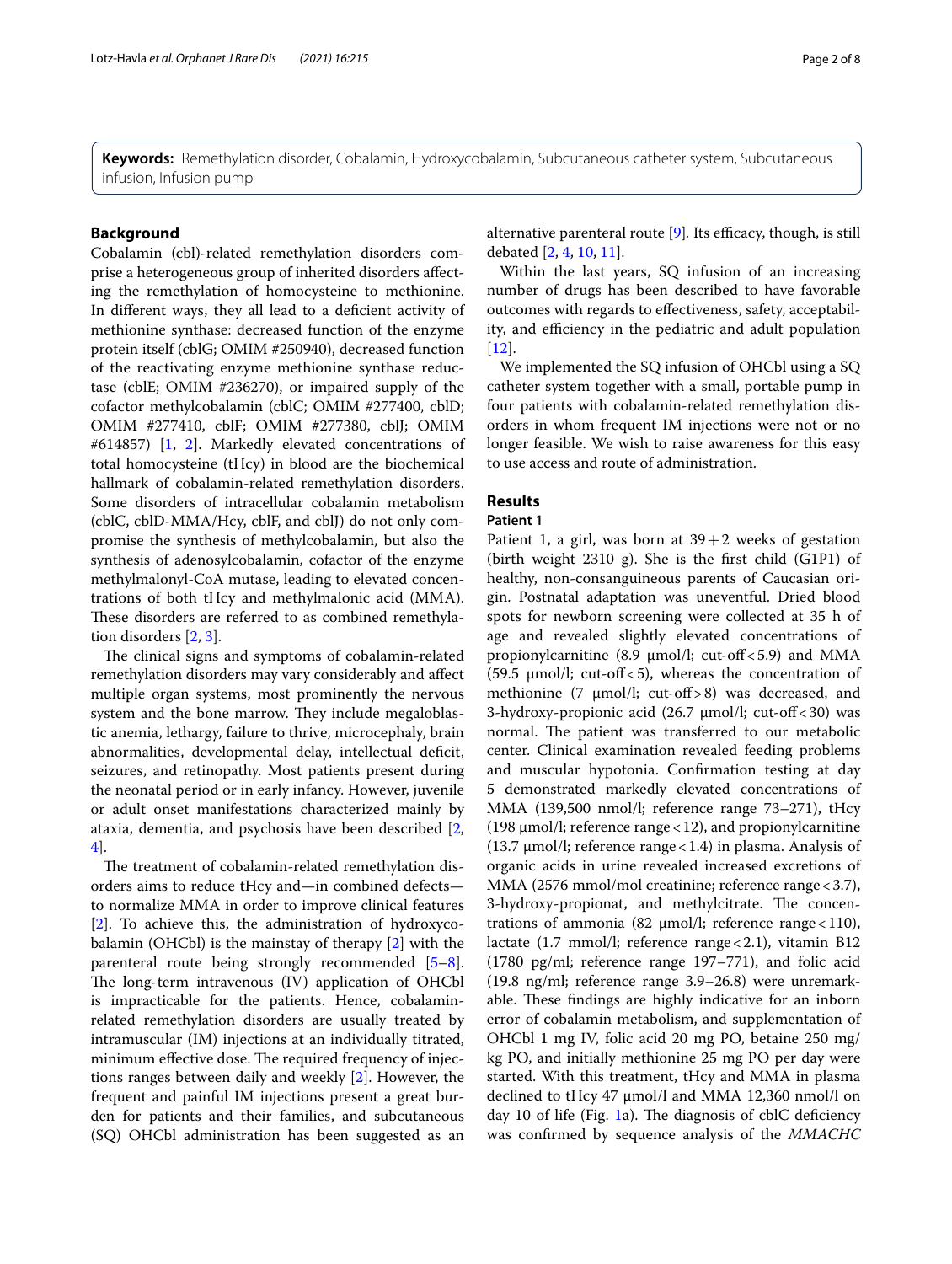

<span id="page-2-0"></span>gene. Two variants, the canonical splice site variant  $c.81+1G>T$ , p.? and a deletion of exon 4, were identifed in compound heterozygous state. Both variants had not previously been described and were classifed as pathogenic according to the American College of Medical Genetics (ACMG) guidelines  $[13]$  $[13]$ . The variant  $c.81+1G>T$  is predicted to disrupt the splice donor site of exon 1 as demonstrated for the known pathogenic variant  $c.81+1G>A$  [[14](#page-6-11)]. The deletion of exon 4 is predicted to result in a functional loss of the enzyme.

Within the following weeks, treatment was adjusted based on tHcy concentrations in plasma (Fig. [1](#page-2-0)a). Treatment with methionine was stopped, betaine was continued with 250 mg/kg PO and folic acid with 10 mg PO per day. OHCbl was changed from IV to IM administration at day 8 of life. To achieve tHcy concentrations as low as possible  $\left($  < 40  $\mu$ mol/l), the administration of OHCbl  $(1 \text{ mg})$  was required every other day. The IM injections were painful for the newborn and went along with an enormous psychological stress for the mother. The mother was inclined to refuse further IM therapy.

To reduce the burden of frequent injections, we started the SQ administration of OHCbl using a SQ catheter and a portable syringe driver pump as described in the methods section. The placement of the small SQ catheter was well tolerated and could be executed by the parents allowing for home therapy. The slow, pump-controlled delivery of OHCbl over 1 h prevented the pain induced by the swift delivery of the medication in IM or SQ injections. No complications such as local infections at the catheter site occurred. The use of a portable infusion pump of small dimensions and low weight allowed for a most fexible administration of OHCbl in everyday life. Treatment was started with OHCbl 1 mg three times a week and increased to daily administration, resulting in tHcy concentrations in plasma within the target range  $\left( < 60 \text{ }\mu\text{mol}/l \text{ } [2] \right)$  $\left( < 60 \text{ }\mu\text{mol}/l \text{ } [2] \right)$  $\left( < 60 \text{ }\mu\text{mol}/l \text{ } [2] \right)$ (Fig. [1a](#page-2-0)).

Patient 1 is now 3 years of age and shows a normal psychomotor development. Except for hyperopia she has no signs and symptoms of cblC deficiency.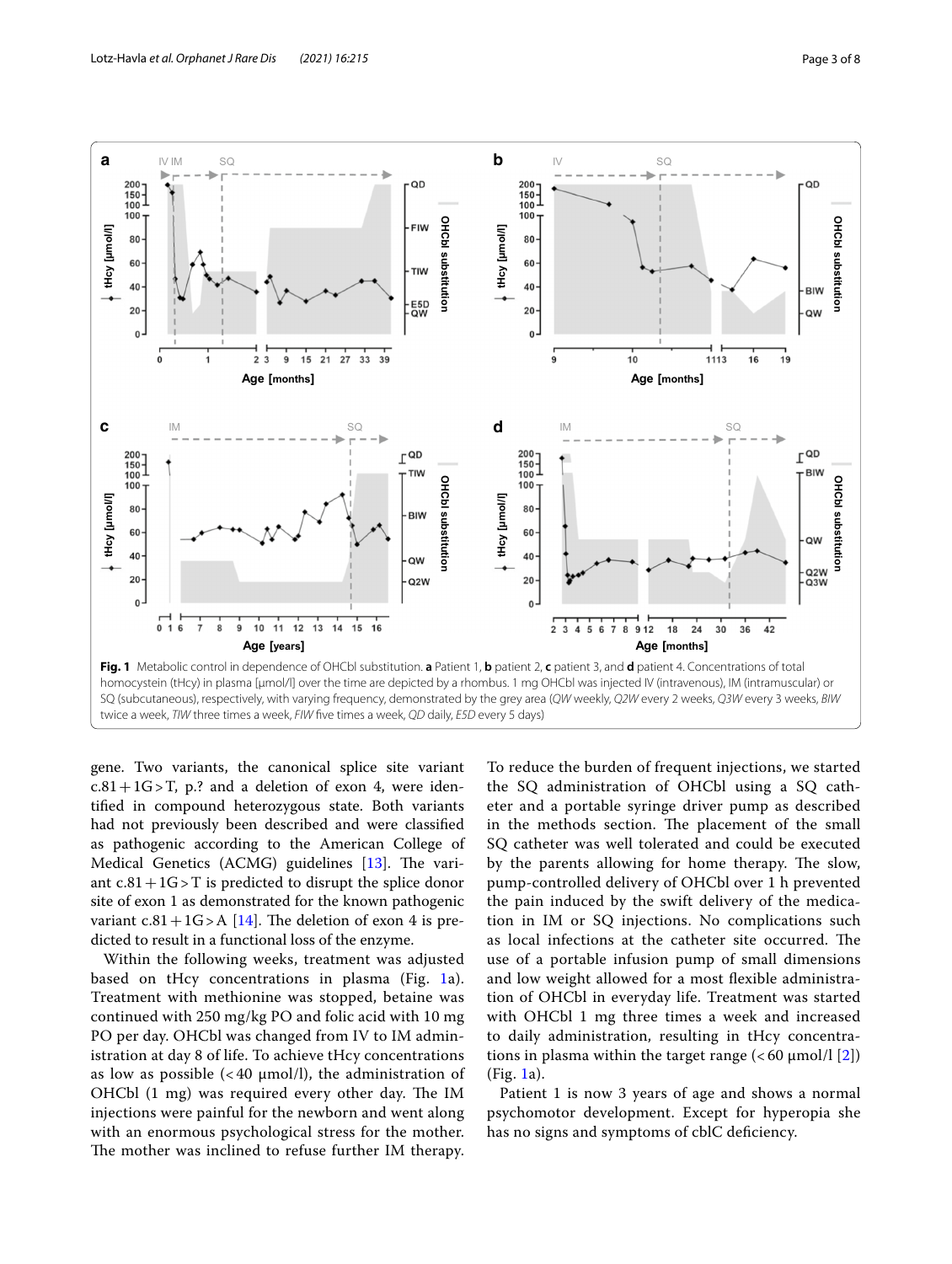#### **Patient 2**

Patient 2, a girl, was born after 37 weeks of gestation by Caesarian section due to placenta praevia and intrauterine growth retardation (birth weight 2240 g). She is the second child (G3P2) of healthy, non-consanguineous parents of Caucasian origin. She presented with respiratory distress after birth during the frst hour of life. Newborn screening was unremarkable, but did not comprise remethylation disorders. A persistent ductus arteriosus Botalli required surgical occlusion at the age of 5 months. Patient 2 showed a severe failure to thrive, muscular hypotonia, developmental delay, and macrocytic anemia at 9 months of age. Diagnostic work-up revealed a markedly elevated concentration of tHcy  $(180 \mu mol/l;$  reference range $<$ 12) and low concentration of methionine (8 µmol/l; reference range 15–35). OHCbl (1 mg IV) was given, and the patient was transferred to our metabolic department for further work-up. At admission, the concentration of tHcy had dropped to  $105 \mu$ mol/l. MMA in plasma was within the normal range (130 nmol/l; reference range 73-271). The pattern of acylcarnitines in plasma was unremarkable. Clinical work-up of the patient demonstrated epileptic encephalopathy, macular dystrophy of both eyes, and nystagmus. With clinical and biochemical fndings being highly indicative for a cobalamin-related remethylation disorder, intravenous treatment with OHCbl 1 mg IV per day was continued and oral treatment with betaine (250 mg/kg per day) and folic acid (10 mg per day) was added. With this treatment, the concentration of tHcy dropped to 53  $\mu$ mol/l (Fig. [1b](#page-2-0)). Sequence analysis revealed two compound heterozygous variants (c.904+469 T>C and c.923A>C, p.(Gln308Pro)) in the *MTRR* gene leading to the diagnosis of cblE disease. The variant c.904 + 469 T > C in intron 6 is the most common disease-causing variant [[15](#page-6-12), [16](#page-6-13)]. The variant  $c.923A > C$  which is absent from the reference population database gnomAD [[17\]](#page-6-14) has not been described as disease-causing so far. In silico analyses predict a deleterious effect on the gene or gene product  $[18, 18]$  $[18, 18]$ [19\]](#page-6-16). In accordance to the ACMG criteria, the variant was classifed as variant of uncertain signifcance (VUS) [\[13](#page-6-10)].

With regard to long-term treatment, the parents were very reluctant to tolerate routine IM injections of OHCbl in their child. To avoid the burden of frequent IM injections, SQ administration of 1 mg OHCbl was initiated using a subcutaneous catheter device together with a portable infusion pump. The placement of the catheter and application of OHCbl infusions are readily accomplished by the parents at home and well tolerated by the patient. No adverse events occurred. The concentrations of tHcy remained stable with infusion intervals up to 3 days (Fig. [1b](#page-2-0)). Weekly intervals resulted in an increase of tHcy concentration in plasma above 60  $\mu$ mol/l.

Patient 2 is now 3 years old. An evaluation at 34 months of age revealed a global developmental delay with a developmental age of 12 months. Furthermore, she sufers from ataxia and a severe feeding disorder. She receives intensive physiotherapy, occupational and speech therapy. The blood smear shows no evidence of macrocytic anemia.

#### **Patient 3**

Patient 3, a girl, is the frst child of healthy, consanguineous parents. She was born at term in Turkey. During the frst months of life, developmental delay and microcephaly were recognized. She was presented to our department at the age of 8 months. At presentation, concentration of tHcy was markedly elevated  $(164 \mu mol/l;$ reference range<12). Mutation analysis revealed a homozygous pathogenic variant in the *MMACHC* gene (c.394C>T, p. Arg132Ter), confrming the diagnosis of cblC deficiency. The patient is now 16 years old. She suffers from severe mental retardation, multifocal epilepsy, hyperkinetic movement disorder, astigmatism, hyperopia, strabismus, and QTc elongation.

Since diagnosis, she has been treated with OHCbl, folic acid (7.5 mg per day), and betaine (up to 6 g per day). During childhood, concentrations of tHcy in plasma were largely stable (mean 58  $\mu$ mol/l) under treatment with OHCbl 1 mg IM every other week given by the local pediatrician. However, starting at 12 years of age, tHcy concentrations in plasma increased up to 92 µmol/l (Fig. [1](#page-2-0)c), and treatment was adjusted gradually. Weekly administration of OHCbl 1 mg IM still resulted in tHcy concentrations above the target range  $(<60 \text{ }\mu\text{mol/l})$  [\[2](#page-6-1)]. As the patient did not tolerate IM injections at a higher frequency or higher injection volumes, the administration was changed to SQ. OHCbl was administered via a SQ catheter and a portable infusion pump at home by the parents. The pump-guided  $SQ$  administration was well tolerated. No complications occurred. Substitution of OHCbl 1 mg SQ three times a week fnally resulted in plasma tHcy concentrations within the target range (Fig. [1c](#page-2-0)).

# **Patient 4**

Patient 4, a boy, was born at term (birth weight 3610 g). He is the second child (G2P2) of healthy, non-consanguineous parents of Caucasian origin. Postnatal adaptation was uneventful. Newborn screening was collected at 3 days of age and was unremarkable, but did not comprise remethylation disorders. At 3 months of age, the patient was admitted to hospital due to progressive muscular hypotonia and drowsiness. He presented as foppy infant with little motor activity. Laboratory investigations showed neutropenia and megaloblastic anemia requiring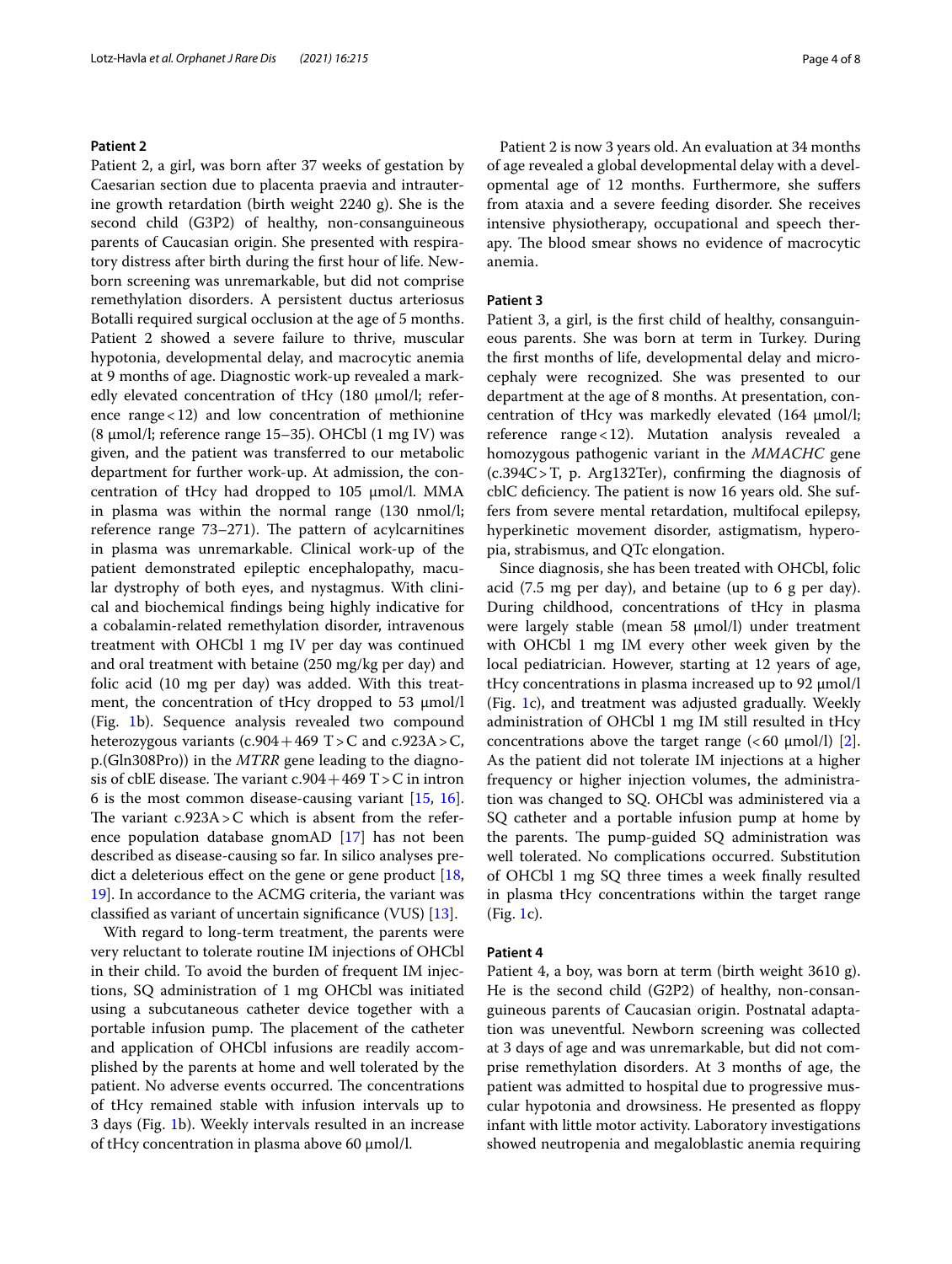transfusion. Electroencephalography revealed encephalopathy. Magnetic resonance imaging showed dilated lateral ventricles, hypoplasia of the corpus callosum, cerebellar hypoplasia, and a small bridging vein thrombosis. Subsequent metabolic workup demonstrated a markedly elevated concentration of tHcy (179 µmol/l; reference range<12) and a decreased concentration of methionine (2  $\mu$ mol/l; reference range 9–42) in plasma with normal concentrations of propionylcarnitine and MMA. These fndings are highly indicative for a cobalamin-related remethylation disorder, thus OHCbl 1 mg IM, folic acid 20 mg PO, betaine 200 mg/kg PO, and methionine 50 mg PO per day were started. With this treatment, tHcy in plasma declined to 42  $\mu$ mol/l (Fig. [1](#page-2-0)d) and methionine normalized. The diagnosis of cblG deficiency was confrmed by sequence analysis of the *MTR* gene. Two variants, the pathogenic variant c.3395G>A, p.Arg1132Gln [[20\]](#page-6-17) and the variant c.250-1G > C, p.? were identified in compound heterozygous state. The variant  $c.250-1G>C$ has not been described before (HGMD 2020.4) but was classifed as (likely) pathogenic. It afects the canonical splice acceptor site of exon 3 resulting in either a frameshift with premature translational arrest, or exon skipping.

Within the following weeks, treatment was adjusted based on tHcy concentrations in plasma (Fig. [1d](#page-2-0)). To achieve tHcy concentrations as low as possible  $\left($  < 40  $\mu$ mol/l), 1 mg OHCbl every 3 weeks was sufficient. However, at the age of 31 months, these IM injections became a massive burden for the patient. He vigorously struggled against each injection. Both the parents and the home care nurse considered IM injections not to be acceptable any longer. Based on our previous experiences, we started SQ administration of OHCbl using an infusion pump. Patient 4 tolerated the placement of the SQ catheter and the infusion very well. Both could be executed by the parents during everyday life. Treatment was started with OHCbl 1 mg one time a week resulting in tHcy concentrations within the target range  $\left( < 60 \ \mu \text{mol}/l \ [2] \right)$  $\left( < 60 \ \mu \text{mol}/l \ [2] \right)$  $\left( < 60 \ \mu \text{mol}/l \ [2] \right)$ (Fig. [1](#page-2-0)d). An increase in administrations did not result in a further decrease of tHcy concentrations.

The patient is now 4 years of age. He has been diagnosed with a neurodevelopmental and developmental coordination disorder and requires occupational and physical therapy. At the age of 6 months he developed hydrocephalus communicans and a ventriculoperitoneal shunt had to be placed. His blood count normalized within days and stayed normal.

#### **Discussion**

The treatment of cobalamin-related remethylation disorders requires the lifelong parenteral administration of OHCbl. To date, this is mainly achieved by routine IM injections. The dosage and frequency of OHCbl administration are titrated in each individual patient to the minimum efective dose in order to account for the painful injections. This may result in undertreatment, a possible risk factor for disease progression and the occurrence of complications [[21](#page-6-18)].

We describe the parenteral administration of OHCbl using a SQ catheter system and a portable infusion pump in two patients with cblC, one patient with cblG, and one patient with cblE defect. To our knowledge, this is the frst report of a pump-controlled SQ OHCbl infusion in patients with combined and isolated remethylation disorders.

All our patients required IM administrations of OHCbl that were not or no longer accepted by the patients and/or their parents regarding frequency or way of administration at some point of the disease course. The placement of a SQ catheter is an easy, almost painless procedure, which requires minimal medical skills. It was well tolerated by the patients and could readily be accomplished by the parents at home. In contrast, IM injections executed by the parents were not conceivable at any point. Once placed, the catheter device could be used for up to 3 days [[22\]](#page-6-19). We did not encounter any adverse events such as infections of the catheter site or local infusion reactions. The slow SQ administration of OHCbl using an infusion pump prevented the pain induced by the swift delivery of the medication in IM or SQ injections. The use of a portable syringe driver pump of small dimensions and low weight allowed for a most fexible administration of OHCbl in everyday life e.g. during sleep, kindergarten, or school. All these aspects allowed for an individual OHCbl dosing at the required frequency and thus improving metabolic control in terms of tHcy concentrations within the target range or even continuing therapy [[2\]](#page-6-1).

The efficacy of SQ OHCbl administration in remethylation disorders is still under debate. In general, medications administered SQ have been found to be equivalent in efficiency when compared to other routes such as IV or PO [[12](#page-6-9)]. OHCbl in particular is an ideal medication for subcutaneous administration on the basis of water solubility, neutral pH, and low viscosity [[23](#page-6-20)]. A study on cblC patients found the biochemical efect of SQ administration to be identical to IM administration after more than 1 year of follow-up [[9\]](#page-6-6). Another study suggested the SQ route to be less efective when compared to IM injections in an adult cblC patient [\[4](#page-6-3)].

Although the efficacy of a single SQ injection of OHCbl compared to a single IM injection of OHCbl may not be clear, the use of a SQ catheter enables more frequent dosing without further punctures and thus might improve metabolic control. These assumptions are in line with reports on patients sufering from cblA methylmalonic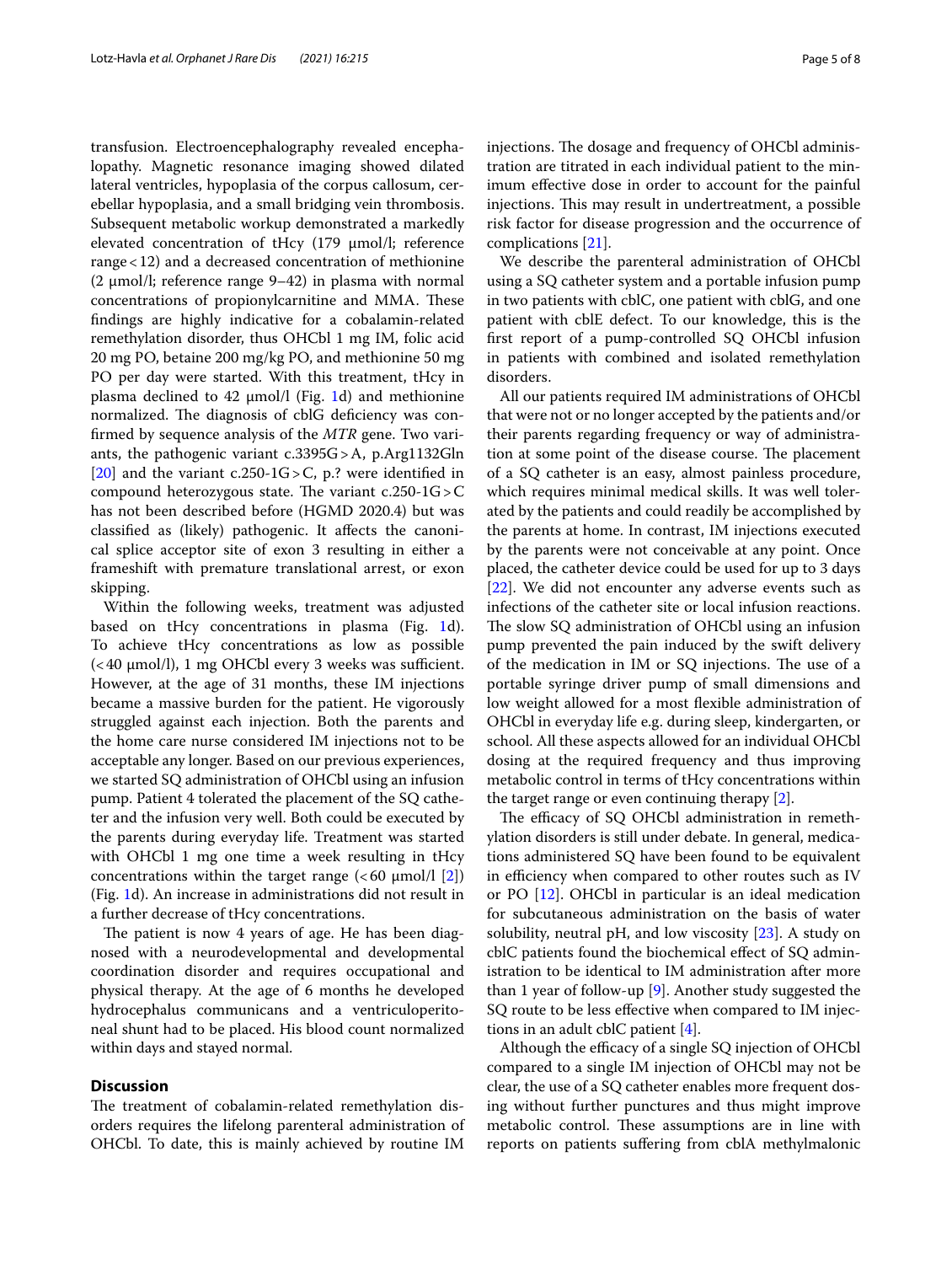aciduria [[11\]](#page-6-8) and methylmalonic aciduria due to methylmalonyl-CoA mutase [\[10](#page-6-7)] who have been efectively treated using a SQ catheter for OHCbl injections.

As noted above, the pain and discomfort caused by both IM and SQ injections is not only related to the punctures, but also to the swiftly delivered volume of the medication, which is mostly 1 ml per 1 mg of OHCbl. As a consequence, IM and SQ administration of OHCbl is often limited to 1 mg. However, in addition to an increased frequency, a dose escalation might be efective to improve metabolic control in Cbl patients [\[9](#page-6-6), [24](#page-6-21)[–26](#page-6-22)]. The slow infusion of OHCbl using a pump allows for higher doses without discomfort or pain. As OHCbl has been shown to be stable in isotonic sodium chloride at room temperature up to 1 month  $[27]$  $[27]$ , it may be administered at higher doses over several hours, if desired. Hence, this route of administration may provide a feasible possibility for treatment optimization studies [[24\]](#page-6-21).

The patients described in our report had an early onset disease phenotype or were diagnosed by newborn screening. In view of the fact that our approach is safe, efective, and acceptable for infants, toddlers, and severely afected patients, we also expect it to be a convenient alternative for juvenile and adult onset phenotypes.

Most of the knowledge about the management of remethylation disorders is derived from the experience with individuals with the cblC defect, the most frequent remethylation disorder [[2\]](#page-6-1). In clinical practice, the rarer isolated as well as combined remethylation disorders are generally managed identically  $[2]$  $[2]$ . Thus, our experiences derived from patients with cblC, cblG, and cblE may be translated to all cobalamin-related remethylation disorders.

# **Conclusions**

In conclusion, pump-controlled infusion of OHCbl via a SQ catheter in cobalamin-related remethylation disorders is safe, effective, and acceptable. The strength of the described SQ infusion therapy lies within the ease of use requiring minimal medical and technical skills and thus enabling parents to administer their children's medication independently at home even in small neonates, children, and severely impaired patients. It provides a large flexibility and minimal interference with daily life. The almost painless access and way of administration alleviates the burden of disease and promotes adherence to therapy.

# **Methods**

#### **Patients**

We report the data of four patients with cobalaminrelated remethylation disorders (two patients with cblC (OMIM #277400), one patient with cblG (OMIM

#250940), and one patient with cblE (OMIM #236270)) followed at our metabolic center. Data of the patients are reported anonymized. The study is in accordance with the guidelines of the local ethics committee. Written informed consent for publication of clinical details was obtained from the patients' parents.

# **Biomarker analyses**

Filter paper samples from newborn screening were analyzed by MS/MS as previously described [\[28](#page-6-24)–[32\]](#page-7-0). For analysis of acylcarnitines in plasma, blood samples were collected in tubes prepared with lithium-heparin. Plasma was separated by centrifugation within 1 h after sampling. Analysis was performed using electrospray ionization-tandem mass spectrometry (ESI–MS/MS) [[28](#page-6-24), [33,](#page-7-1) [34](#page-7-2)]. Organic acids were analyzed in urine using capillary gas chromatography followed by mass spectrometry as described elsewhere [\[35\]](#page-7-3). Vitamin B12 was measured using a Cobas electrochemiluminescence immunoassay (ECLIA), homocysteine using an enzymatic assay (Roche Diagnostics, Mannheim) following the manufacturer's instructions. Reference values are given according to the laboratories' and manufacturers' experience, respectively. MMA in plasma and urine were determined using gas chromatography (GC)-MS [[36,](#page-7-4) [37\]](#page-7-5).

# **Molecular analyses**

Molecular analysis of the *MMACHC* (GenBank: NM\_015506.3), *MTRR* (GenBank: NM\_002454.2), and *MTR* gene (GenBank: NM\_000254.2) was performed by Sanger sequencing [[14](#page-6-11), [32,](#page-7-0) [38](#page-7-6)].

#### **Administration of vitamin B12 by subcutaneous infusion**

1 mg of OHCbl, diluted in 2 ml isotonic saline solution, was administered via the Cleo® (teflon cannula, 27 gauge/6 mm) 90 6/60 SQ infusion catheter system (Smiths medical, Grasbrunn) or Soft Glide® (steel cannula, 27 gauge/6 mm) SQ catheter set (THM, Duisburg). For controlled infusion over 1 h the portable CRONO S-PID infusion pump (LICHER MT GmbH, Wedemark) was used. The SQ catheters were changed according to the manufacturer's recommendations every 2–3 days. Parents were educated to place the catheter and use the infusion pump independently at home.

#### **Abbreviations**

tHcy: Total homocysteine; MMA: Methylmalonic acid; cbl: Cobalamin; OHCbl: Hydroxycobalamin; MS/MS: Tandem mass spectrometry; IV: Intravenous; IM: Intramuscular; SQ: Subcutaneous; PO: Per os; QW: Weekly; Q2W: Every 2 weeks; Q3W: Every 3 weeks; BIW: Twice a week; TIW: Three times a week; FIW: Five times a week; QD: Daily; E5D: Every 5 days.

#### **Acknowledgements**

We are grateful to the patients and their families who entrusted us with the care of their infants and to our colleagues caring for the patients.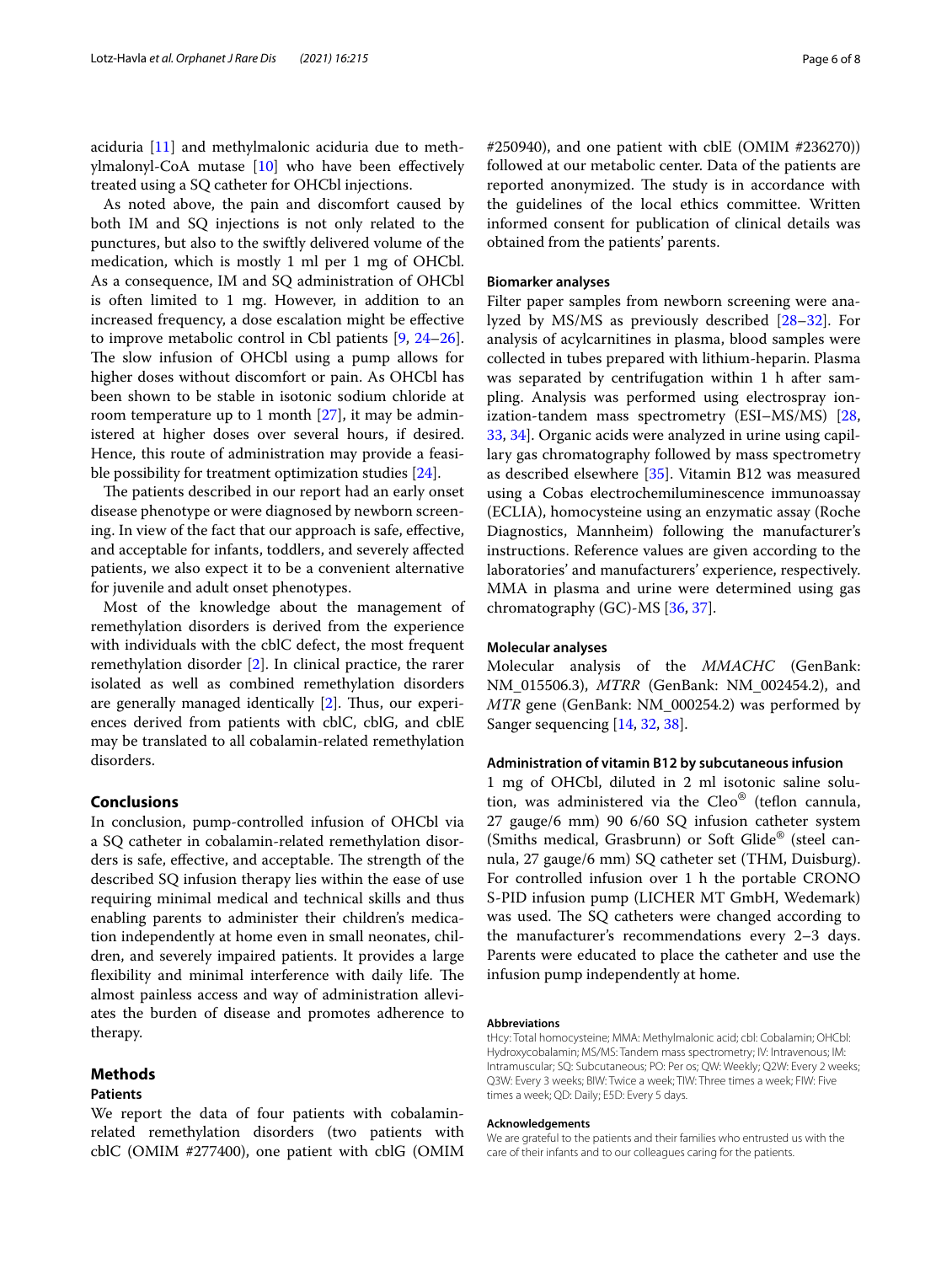#### **Authors' contributions**

Patients' recruitment, data collection, analysis of clinical and laboratory data: AL-H, KW, KS, TB, JK, SR-V, and EM. Study conception and design, manuscript drafting: AL-H, EM. All authors revised the manuscript critically and approved the fnal version.

#### **Funding**

Open Access funding enabled and organized by Projekt DEAL.

#### **Availability of data and materials**

All data generated or analyzed during this study are included in this published article.

#### **Declarations**

#### **Ethical approval and consent to participate**

The need for approval was waived by the local ethical committees (Ludwig Maximilians University Munich, Germany) as data were collected retrospec‑ tively and reported anonymously.

#### **Consent for publication**

Written informed consent for publication of clinical details was obtained from the parents of the patient.

#### **Competing interest**

The authors declare that they have no competing interests.

#### **Author details**

<sup>1</sup> Department of Inborn Errors of Metabolism, Dr. von Hauner Children's Hospital, Ludwig-Maximilians-University, Lindwurmstr. 4, 80337 Munich, Germany. <sup>2</sup>Institute of Human Genetics, Technische Universität München, Trogerstr. 32, 81675 Munich, Germany. <sup>3</sup>SYNLAB Center for Human Genetics, Heinrich‑von‑Stephan‑Str. 5, 79100 Freiburg, Germany.

#### Received: 25 February 2021 Accepted: 4 May 2021 Published online: 12 May 2021

#### **References**

- <span id="page-6-0"></span>Richard E, Brasil S, Leal F, Navarrete R, Vega A, Ecay MJ, et al. Isolated and combined remethylation disorders: biochemical and genetic diagnosis and pathophysiology. J Inborn Errors Metab Screen. 2017;5:e160032.
- <span id="page-6-1"></span>Huemer M, Diodato D, Schwahn B, Schiff M, Bandeira A, Benoist JF, et al. Guidelines for diagnosis and management of the cobalamin-related remethylation disorders cblC, cblD, cblE, cblF, cblG, cblJ and MTHFR defciency. J Inherit Metab Dis. 2017;40(1):21–48.
- <span id="page-6-2"></span>3. Fowler B. Homocysteine: overview of biochemistry, molecular biology, and role in disease processes. Semin Vasc Med. 2005;5(2):77–86.
- <span id="page-6-3"></span>4. Thauvin-Robinet C, Roze E, Couvreur G, Horellou MH, Sedel F, Grabli D, et al. The adolescent and adult form of cobalamin C disease: clinical and molecular spectrum. J Neurol Neurosurg Psychiatry. 2008;79(6):725–8.
- <span id="page-6-4"></span>5. Brunelli SM, Meyers KE, Guttenberg M, Kaplan P, Kaplan BS. Cobalamin C defciency complicated by an atypical glomerulopathy. Pediatr Nephrol. 2002;17(10):800–3.
- 6. Bartholomew DW, Batshaw ML, Allen RH, Roe CR, Rosenblatt D, Valle DL, et al. Therapeutic approaches to cobalamin-C methylmalonic acidemia and homocystinuria. J Pediatr. 1988;112(1):32–9.
- 7. Gold R, Bogdahn U, Kappos L, Toyka KV, Baumgartner ER, Fowler B, et al. Hereditary defect of cobalamin metabolism (homocystinuria and methylmalonic aciduria) of juvenile onset. J Neurol Neurosurg Psychiatry. 1996;60(1):107–8.
- <span id="page-6-5"></span>8. Frattini D, Fusco C, Ucchino V, Tavazzi B, Della GE. Early onset methylmalonic aciduria and homocystinuria cblC type with demyelinating neuropathy. Pediatr Neurol. 2010;43(2):135–8.
- <span id="page-6-6"></span>9. Van Hove JL, Van Damme-Lombaerts R, Grunewald S, Peters H, Van Damme B, Fryns JP, et al. Cobalamin disorder Cbl-C presenting with late-onset thrombotic microangiopathy. Am J Med Genet. 2002;111(2):195–201.
- <span id="page-6-7"></span>10. Freehauf CL, Wiman J, Wright EL, Van Hove J, Spector E, Gallagher R, et al. Use and beneft of a subcutaneous indwelling catheter for cobalamin administration in B12 responsive methylmalonic acidemia. Mol Genet Metab. 2011;102:282.
- <span id="page-6-8"></span>11. Maines E, Morandi G, Gugelmo G, Ion-Popa F, Campostrini N, Pasini A, et al. Vitamin B12 administration by subcutaneous catheter device in a cobalamin A (cblA) patient. JIMD Rep. 2017;35:29–31.
- <span id="page-6-9"></span>12. Broadhurst D, Cooke M, Sriram D, Gray B. Subcutaneous hydration and medications infusions (efectiveness, safety, acceptability): a systematic review of systematic reviews. PLoS ONE. 2020;15(8):e0237572.
- <span id="page-6-10"></span>13. Richards S, Aziz N, Bale S, Bick D, Das S, Gastier-Foster J, et al. Standards and quidelines for the interpretation of sequence variants: a joint consensus recommendation of the American College of Medical Genetics and Genomics and the Association for Molecular Pathology. Genet Med. 2015;17(5):405–24.
- <span id="page-6-11"></span>14. Lerner-Ellis JP, Tirone JC, Pawelek PD, Dore C, Atkinson JL, Watkins D, et al. Identifcation of the gene responsible for methylmalonic aciduria and homocystinuria, cblC type. Nat Genet. 2006;38(1):93–100.
- <span id="page-6-12"></span>15. Homolova K, Zavadakova P, Doktor TK, Schroeder LD, Kozich V, Andresen BS. The deep intronic c.903+469T>C mutation in the MTRR gene creates an SF2/ASF binding exonic splicing enhancer, which leads to pseudoexon activation and causes the cblE type of homocystinuria. Hum Mutat. 2010;31(4):437–44.
- <span id="page-6-13"></span>16. Zavadakova P, Fowler B, Zeman J, Suormala T, Pristoupilova K, Kozich V, et al. CblE type of homocystinuria due to methionine synthase reductase defciency: clinical and molecular studies and prenatal diagnosis in two families. J Inherit Metab Dis. 2002;25(6):461–76.
- <span id="page-6-14"></span>17. Karczewski KJ, Francioli LC, Tiao G, Cummings BB, Alfoldi J, Wang Q, et al. The mutational constraint spectrum quantifed from variation in 141,456 humans. Nature. 2020;581(7809):434–43.
- <span id="page-6-15"></span>18. Schwarz JM, Cooper DN, Schuelke M, Seelow D. MutationTaster2: mutation prediction for the deep-sequencing age. Nat Methods. 2014;11(4):361–2.
- <span id="page-6-16"></span>19. Adzhubei I, Jordan DM, Sunyaev SR. Predicting functional efect of human missense mutations using PolyPhen-2. Curr Protoc Hum Genet. 2013;76:7–20.
- <span id="page-6-17"></span>20. Huemer M, Burer C, Jesina P, Kozich V, Landolt MA, Suormala T, et al. Clinical onset and course, response to treatment and outcome in 24 patients with the cblE or cblG remethylation defect complemented by genetic and in vitro enzyme study data. J Inherit Metab Dis. 2015;38(5):957–67.
- <span id="page-6-18"></span>21. Carrillo-Carrasco N, Chandler RJ, Venditti CP. Combined methylmalonic acidemia and homocystinuria, cblC type. I. Clinical presentations, diagnosis and management. J Inherit Metab Dis. 2012;35(1):91–102.
- <span id="page-6-19"></span>22. Bonato L, Taleb N, Gingras V, Messier V, Gobeil F, Menard J, et al. Duration of catheter use in patients with diabetes using continuous subcutaneous insulin infusion: a review. Diabetes Technol Ther. 2018;20(7):506–15.
- <span id="page-6-20"></span>23. Duems-Noriega O, Ariño-Blasco S. Subcutaneous fuid and drug delivery: safe, efficient and inexpensive. Rev Clin Gerontol. 2015;25(2):117-46.
- <span id="page-6-21"></span>24. Matos IV, Castejon E, Meavilla S, O'Callaghan M, Garcia-Villoria J, Lopez-Sala A, et al. Clinical and biochemical outcome after hydroxocobalamin dose escalation in a series of patients with cobalamin C defciency. Mol Genet Metab. 2013;109(4):360–5.
- 25. Brunel-Guitton C, Costa T, Mitchell GA, Lambert M. Treatment of cobalamin C (cblC) defciency during pregnancy. J Inherit Metab Dis. 2010;33(Suppl 3):S409–12.
- <span id="page-6-22"></span>26. Carrillo-Carrasco N, Sloan J, Valle D, Hamosh A, Venditti CP. Hydroxocobalamin dose escalation improves metabolic control in cblC. J Inherit Metab Dis. 2009;32(6):728–31.
- <span id="page-6-23"></span>27. Moudry R, Hornstein S, Fehr-Bigger M, Guyer S. PP-003 production and stability of a ready-to-use hydroxocobalamin solution for paediatric parenteral use. Eur J Hosp Pharmacy Sci Pract. 2015;22:A122-A.
- <span id="page-6-24"></span>28. Fingerhut R, Roschinger W, Muntau AC, Dame T, Kreischer J, Arnecke R, et al. Hepatic carnitine palmitoyltransferase I defciency: acylcarnitine profles in blood spots are highly specifc. Clin Chem. 2001;47(10):1763–8.
- 29. Maier EM, Liebl B, Roschinger W, Nennstiel-Ratzel U, Fingerhut R, Olgemoller B, et al. Population spectrum of ACADM genotypes correlated to biochemical phenotypes in newborn screening for medium-chain acyl-CoA dehydrogenase defciency. Hum Mutat. 2005;25(5):443–52.
- 30. la Marca G, Malvagia S, Pasquini E, Innocenti M, Donati MA, Zammarchi E. Rapid 2nd-tier test for measurement of 3-OH-propionic and methylmalonic acids on dried blood spots: reducing the false-positive rate for